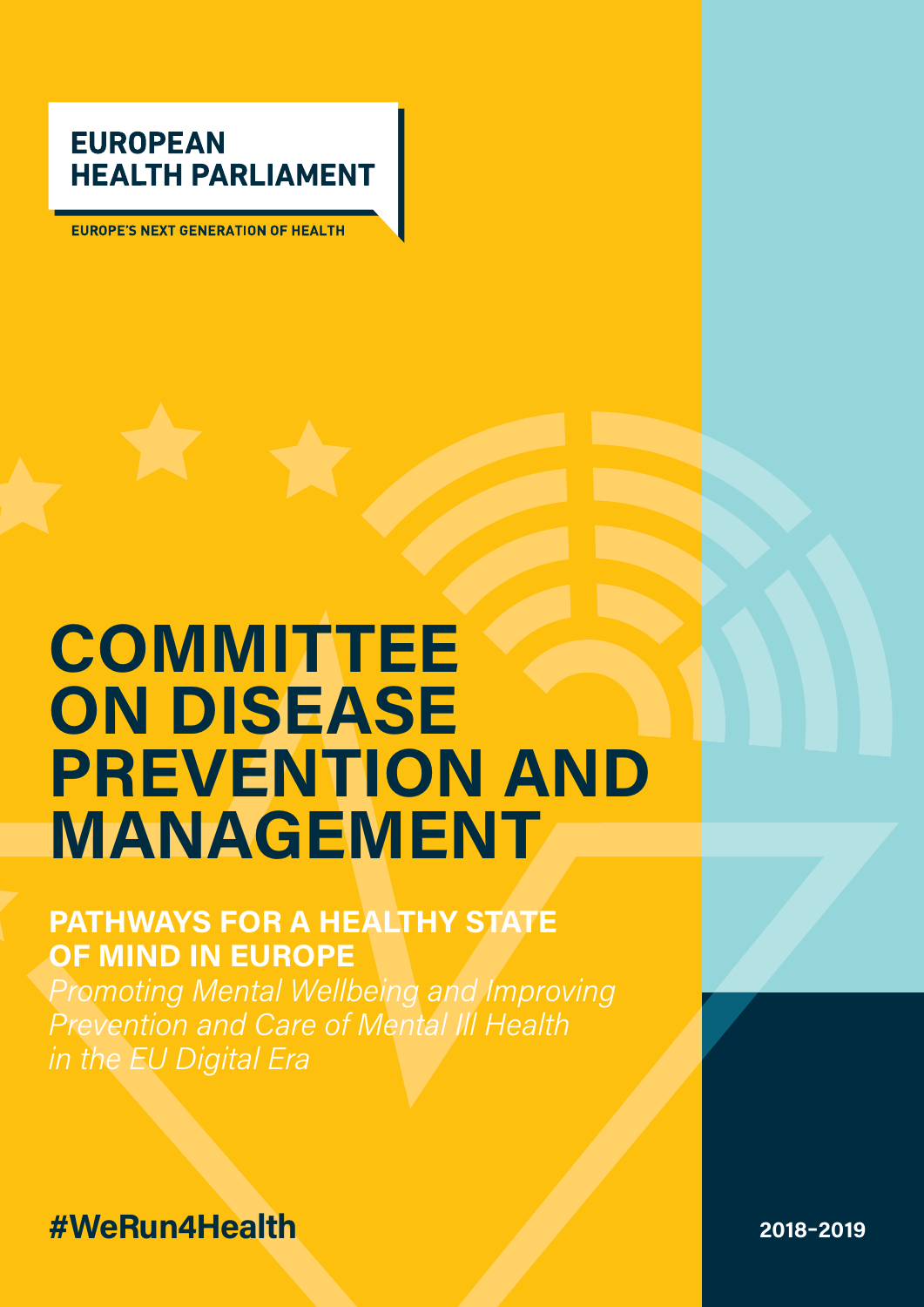### **COMMITTEE ON DISEASE PREVENTION AND MANAGEMENT**

**Chair Bénédicte Faure**

**Vice-Chair Maaike Droogers** 

**Members Marissa Rolls Bastian Bayer Andrea Bidoli Carlo Frassetto Katarína Gatialová Pawel Koczkodaj Leila Navas Angelique Van Ombergen** 



europarl.et

**UROPEAN**<br>GALTH PARLIAMENT

**UROPEAN**<br>MEALTH PARLIAMEN

europarl.eu

#### **DISCLAIMER**

The views and opinions expressed in this book are those of the respective European Health Parliament Committees. They do not reflect the views of the individual EHP committee members, nor the views of their respective employers or of the partner organisations supporting the project. Their contributions do not imply endorsement of the specific policy recommendations.

roparl.eu

EUROPEAN<br>HEALTH PARLIAMENT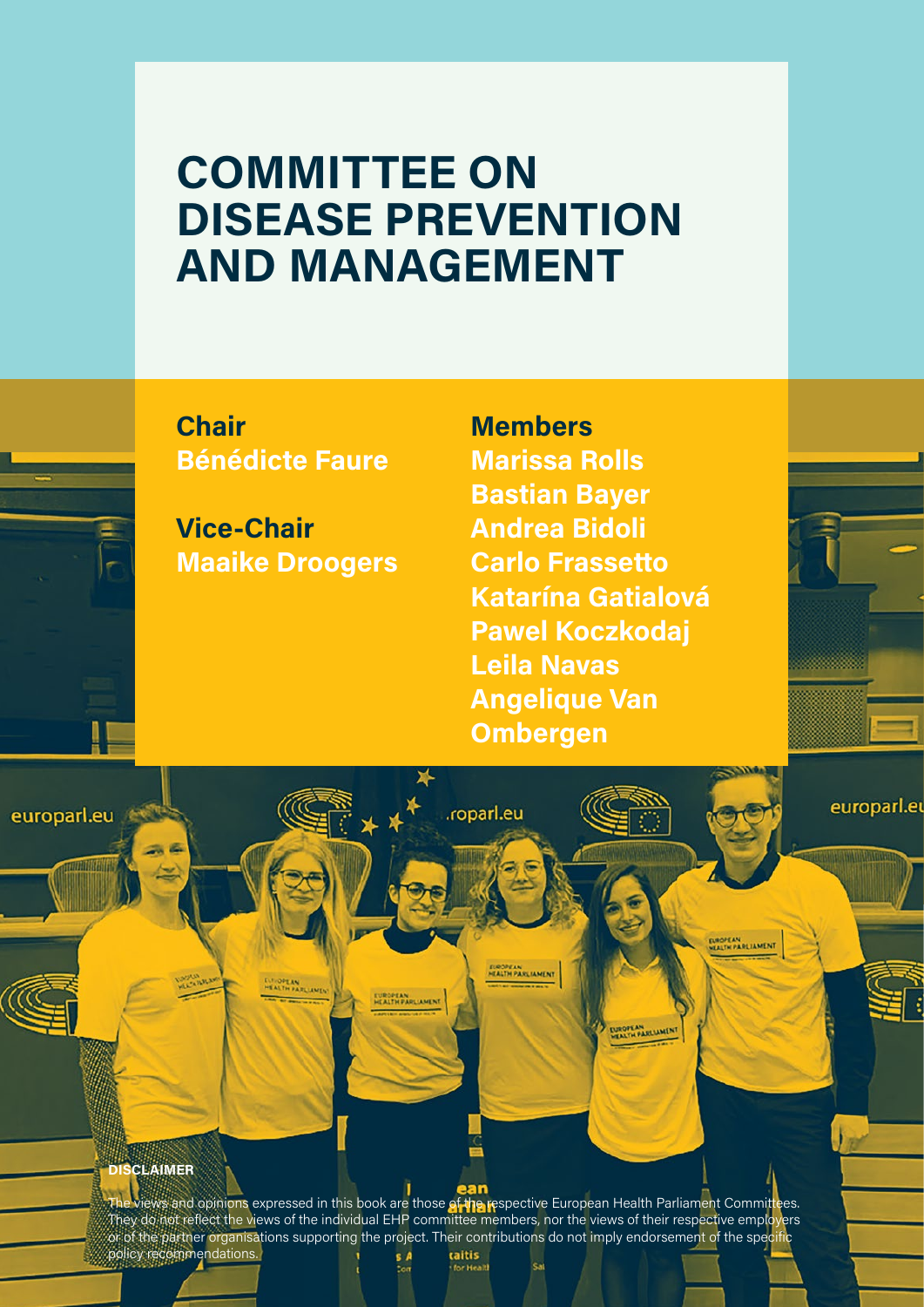## **ENDORSEMENTS**

**The Committee would like to thank the following individuals and organisations for the continuous support, guidance, comments, and invaluable suggestions throughout the past six months. This policy brief is a result of collaboration, hard work, and dedication from the team members.**

#### **A big thank you to:**

- › **Claudia Marinetti,** *Director, Mental Health Europe*
- › **Prof. Johan Bilsen,** *President, Section on Public Mental Health, European Public Health Association (EUPHA); Head of the Mental Health and Wellbeing Research Group, Head Department of Public Health, Vrije Universiteit Brussel, Brussels Health Campus*
- › **Tom Van Daele,** *eMEN project; Head of the Expertise Unit Psychology, Technology & Society at Thomas More University of Applied Sciences (Antwerp, Belgium); Research fellow in Health Psychology, KU Leuven (Leuven, Belgium); Convenor of the European Federation of Psychologists' Associations (EFPA) Taskforce on E-health*
- › **Prof. Margaret Barry,** *Head of World Health Organisation Collaborating Centre for Health Promotion Research; School of Health Sciences, National University of Ireland Galway*
- › **Dr Dan Chisholm,** *Programme Manager for Mental Health, Division of NCDs and Promoting Health through the Life-Course, WHO Regional Office for Europe*

#### **Endorsements:**

- › **Sirpa Pietikäinen,** *Member of the European Parliament (Finland, EPP)*
- › **The European Federation of Psychology Students' Associations** *(EFPSA)*



#### **Eleni Drakopoulou**

Developmental psychologist, Adapei France (NGO for people with mental disabilities)

*"I fully agree with the policy recommendations of the Committee on Disease Prevention and Management. The legislative proposals are very relevant and to the point. I am pleased* 

with their work and quality of their analysis. In particular, I appreciate the attention that has been paid to investment in *public awareness of mental health problems and in patient advocacy, as well as ensuring Health Technology Assessment (HTA) for eMental health apps. In order to make Europe a healthier place to live, we need to include "health" and also "mental health" in the EU agenda. To make that possible those policy recommendations should be seriously taken into consideration by European Commission and policymakers."*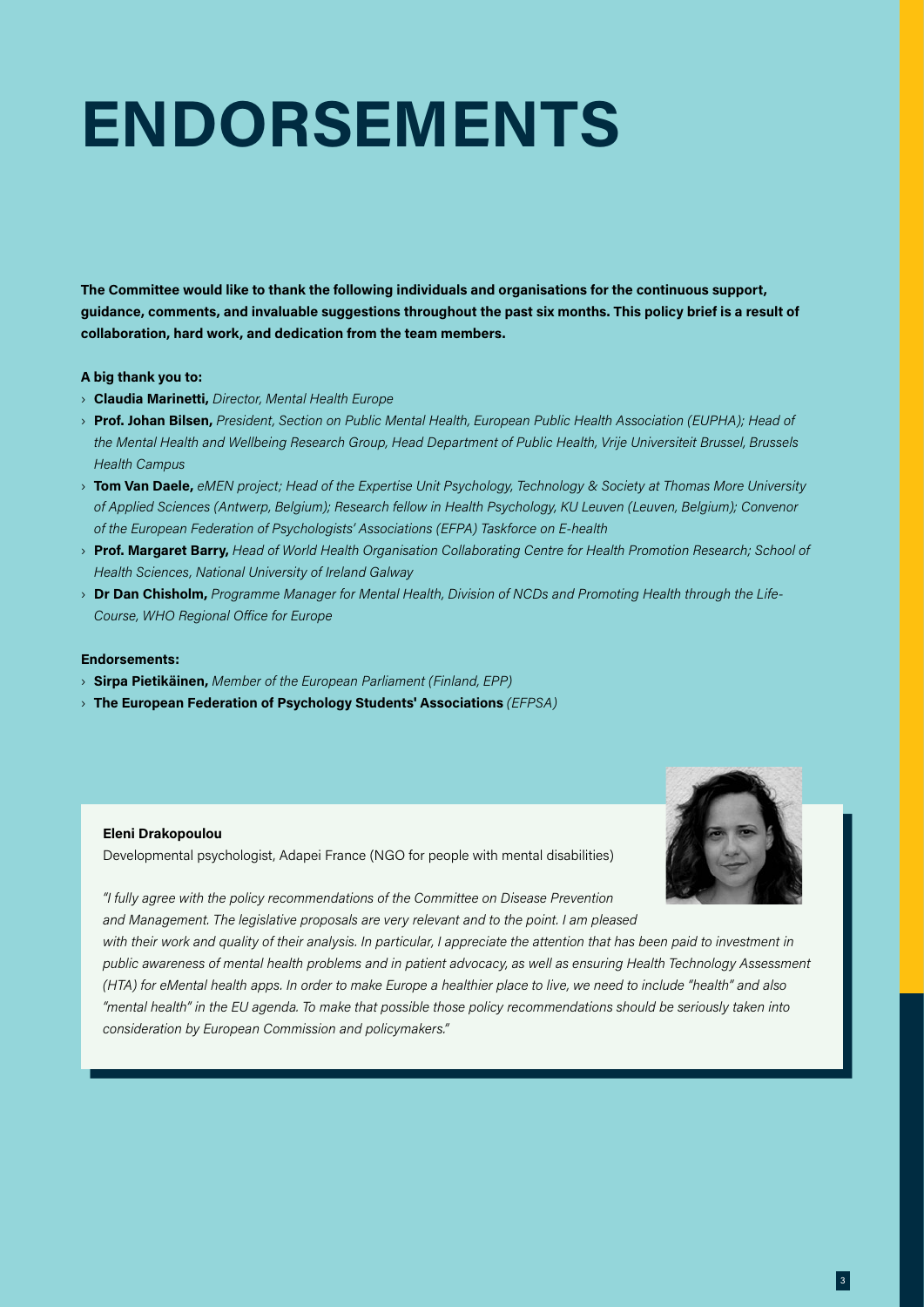## **EXECUTIVE SUMMARY**

#### **Mental health is vital for individuals, families and**

**communities.** But mental ill health is not an incurable diagnosis: for people who develop mental health problems, recovery is the aim and an achievable outcome for all when given the right support – recovery meaning living with and managing mental health problems, while having control over one's own life.

The recommendations herewith aim to **promote a positive shift in attitudes around mental health problems** in order to move towards **better societal understanding**, promotion of mental wellbeing, prevention of ill health, and **increased public investment.** 

Because most mental health problems are interlinked with the societal and structural environments we live in, and are dictated by psycho-emotional responses to these experiences, various sectors and stakeholders have a role to play in responding to mental health in Europe, beyond the healthcare sector.

Mental ill health and mental health problems pose an undeniable challenge to Europe's population, societies and economies, which **requires political prioritisation and the mobilisation of resources**. Human rights should constitute a primary argument for investment and action.

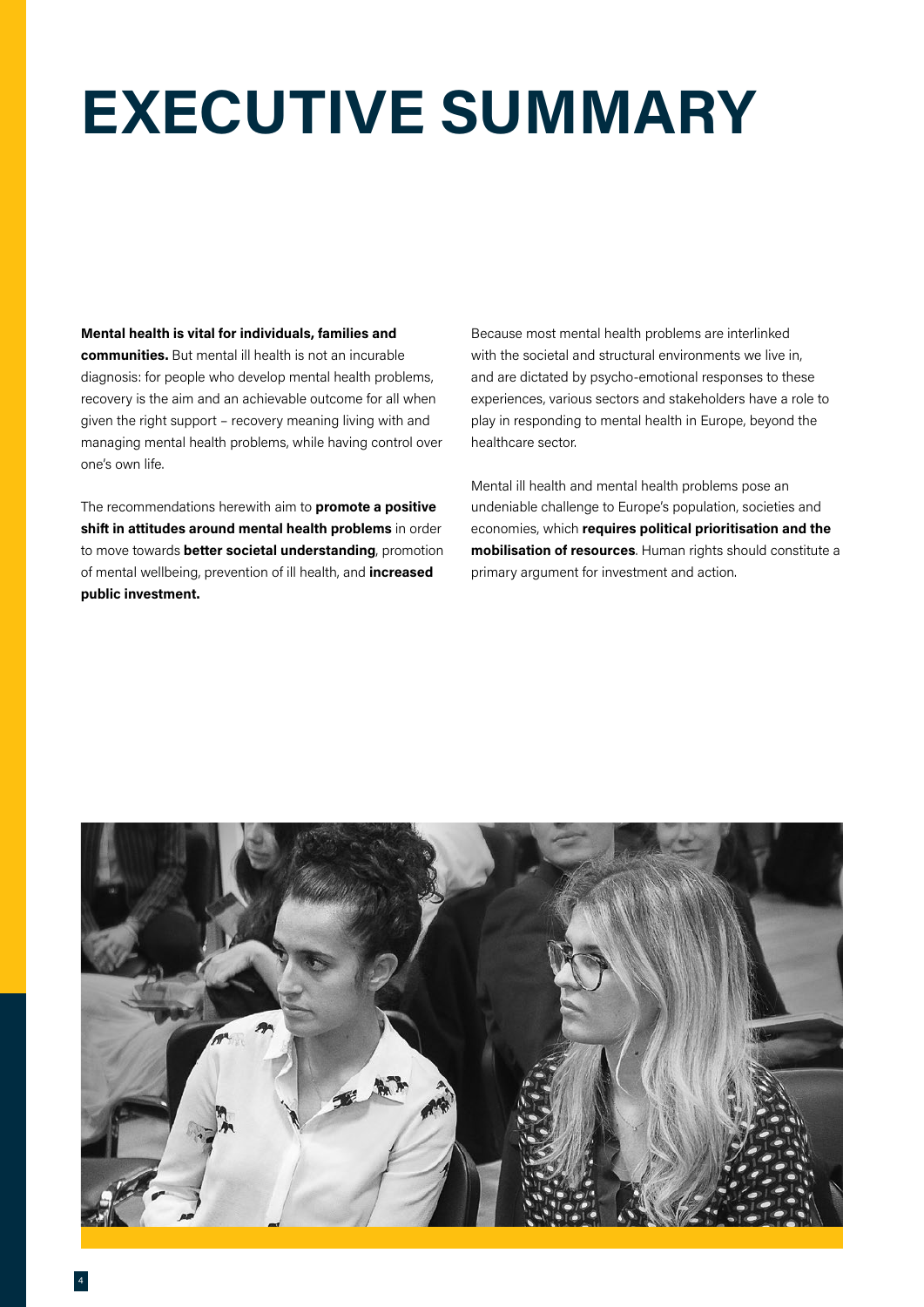## **INTRODUCTION**

In the context of international political attention on mental health, with mental health being integrated for the first time alongside chronic physical health at the United Nations High-Level Meeting on Non-Communicable Diseases in September 2018, and being an integral part of discussions at the World Economic Forum 2019, we have decided to focus our work on the political response to mental ill health.

Over the past six months, we have explored the topic of mental health in Europe. Our committee consulted and held discussions with experts in the field and with patients. Furthermore, we conducted a comprehensive literature review of the current situation in European countries, mapping existing evidence and recommendations. We decided to address important areas where action by the European Union could add value, not only by supporting Member States' activities, but also by creating "an innovative and European way" of promoting mental wellbeing and driving a better future for citizens.

While it affects a large proportion of the population, **mental ill health remains a huge taboo** in our current societies and often leads to social stigmatisation.<sup>1,2</sup>

**Mental health problems can affect everyone at some point during their lifetime**. As young professionals working in the healthcare field, we believe that **societal acceptance is key** to bringing change. We believe that such a shift in societies and mentalities would benefit from a terminology change, whereby mental ill health is not considered as one single group of diseases, but instead as "mental health problems". Tackling these mental health problems requires **a holistic, psychosocial approach** looking at physical, social, and structural environments. **People-centricity is crucial**, and it should be emphasised that preventing and caring for mental ill health does not happen in the healthcare sector

*"We all have mental health in the same way that we all have physical health. It's OK to have depression, it's OK to have anxiety, it's OK to have adjustment disorder."* 

**– Prince Harry, Duke of Sussex, Earl of Dumbarton and Baron Kilkeel** 

only, but that a whole societal and environmental approach is required.

More importantly, a more **positive narrative should be used in relation to mental health**, talking about **"mental wellbeing"** and **"healthy states of mind"** – which are important patterns of good health and a healthy life.

#### **About Mental Health**

- › One out of six people in the EU accounting for over 84 million people – have a mental health problem.<sup>3</sup>
- $\rightarrow$  One in five adolescents in Europe is affected by at least one mental health problem in any given year.4
- › The economic impact of mental health problems is estimated at more than €600 billion across the EU, including healthcare costs (about 1.3% of the EU's GDP, or €190 billion) and social security programmes (1.2% of the EU's GDP, or €170 billion).5
- › Economic loss from reduced employment and productivity is estimated at 1.6% of GDP, or €260 billion.6
- › Over 84,000 people died due to mental health problems in 2015 in the EU.7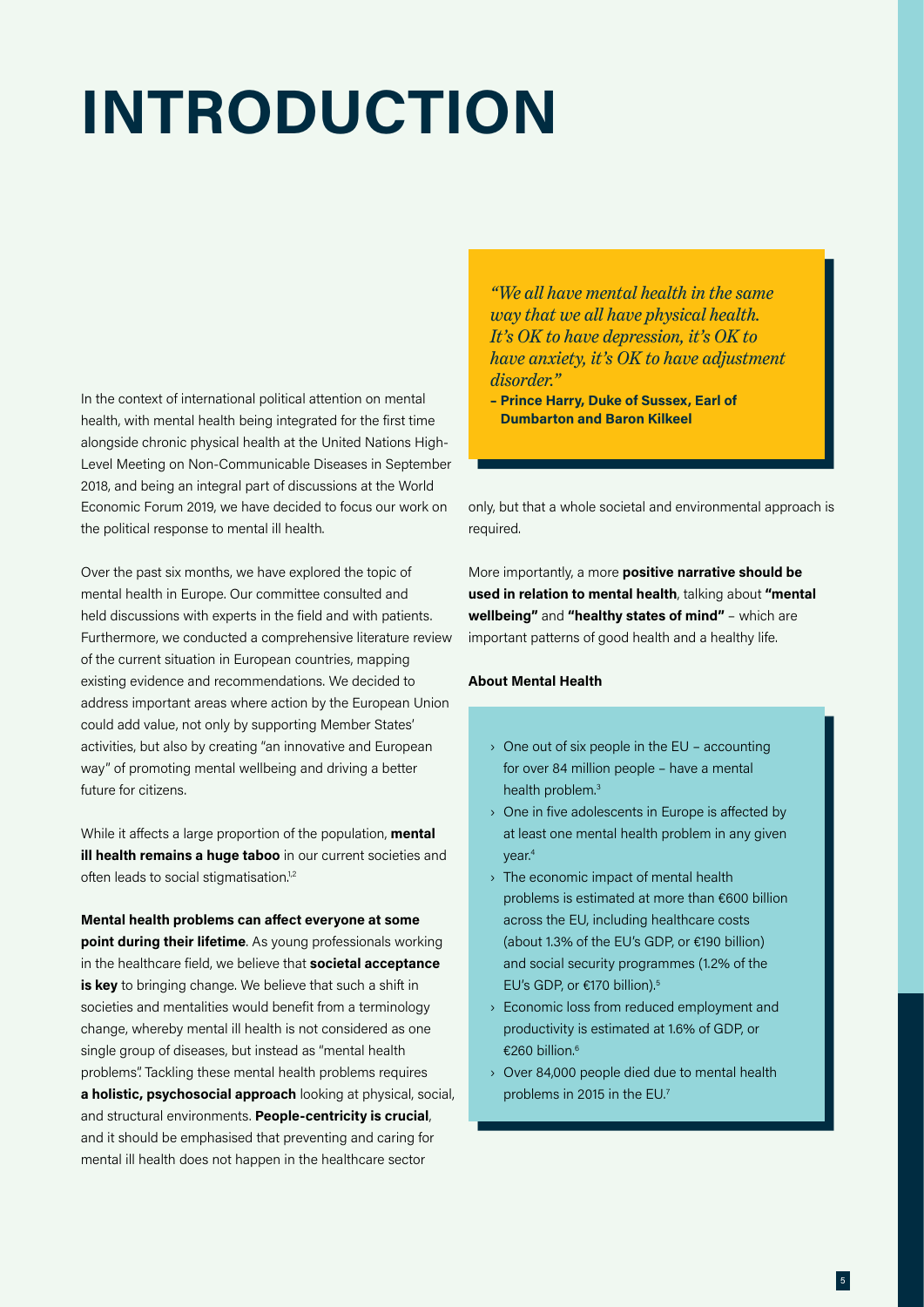## **RECOMMENDATIONS**

*"We can no longer afford to be silenced by stigma or stymied by misguided ideas that portray these conditions as a matter of weakness or moral failing."* **– Lady Gaga**

Concrete actions from European institutions can help address the mental ill health challenges in Europe:

- › **Investing in awareness of positive mental health, mental health problems and de-stigmatisation;**
- › **Adopting a societal and environmental approach to promotion, prevention and care of mental health problems;**
- › **Increasing investment and funding towards "mentally healthy" societies.**

#### **I. INVESTING IN PUBLIC AWARENESS OF POSITIVE MENTAL HEALTH, MENTAL HEALTH PROBLEMS AND DE-STIGMATISATION**

*"It is OK not to be OK"*: Mental health is a state of mind related to how we think and feel, to the issues and barriers we face. Mental ill health is common and is not a personal failure. Despite the fact that many of us are affected, there is a strong social stigma attached to mental ill health, which can worsen one's problems; it might delay or impede efforts to seek help, effective treatment and recovery, as well as cause clinical complications<sup>8</sup>, but it can also hamper policy action. Stereotypical or inaccurate comments about mental health problems contribute to this situation.

Awareness and understanding together represent the first step towards acceptance and, therefore, more inclusive societies. **Promoting positive conversations and education about mental health lays the groundwork for understanding, prevention and appropriate intervention**. 9

#### **Use the potential of digital tools to support mental health awareness online**

Digitalisation can present challenges to mental wellbeing, e.g. continuously checking social media; though, at the same time, it can provide opportunities to improve mental health in the form of e-mental health tools and digital solutions. An increase in mental health problems has been observed in parallel with the digital era and today's digital society, particularly among young people. On the positive side, **one of the opportunities that digitalisation brings is e-tools that can have tremendous impact for awareness-raising online**, reaching wide audiences and breaking the taboo on mental ill health. Because greater societal acceptance is crucial to progress the response to mental health, digital platforms and social media networks should play a role in order to inform and educate the general public about mental health and contribute to more supportive environments and free of stigmatisation of people with mental health problems.

#### **Establish an online EU platform with testimonies from high-level public figures and opinion leaders who speak up about mental health**

Showcasing public figures (e.g. from sport, entertainment, business or politics) that openly speak up about mental health can contribute to breaking taboos about mental health. **Role models are needed to change the conversation and tackle stigma around mental ill health**. An excellent example is the Heads Together initiative in the United Kingdom, where the royal family uses its high profile to create awareness about mental health and steer the public debate towards more acceptance of mental health.10 A European online platform could pave the way to more acceptance and more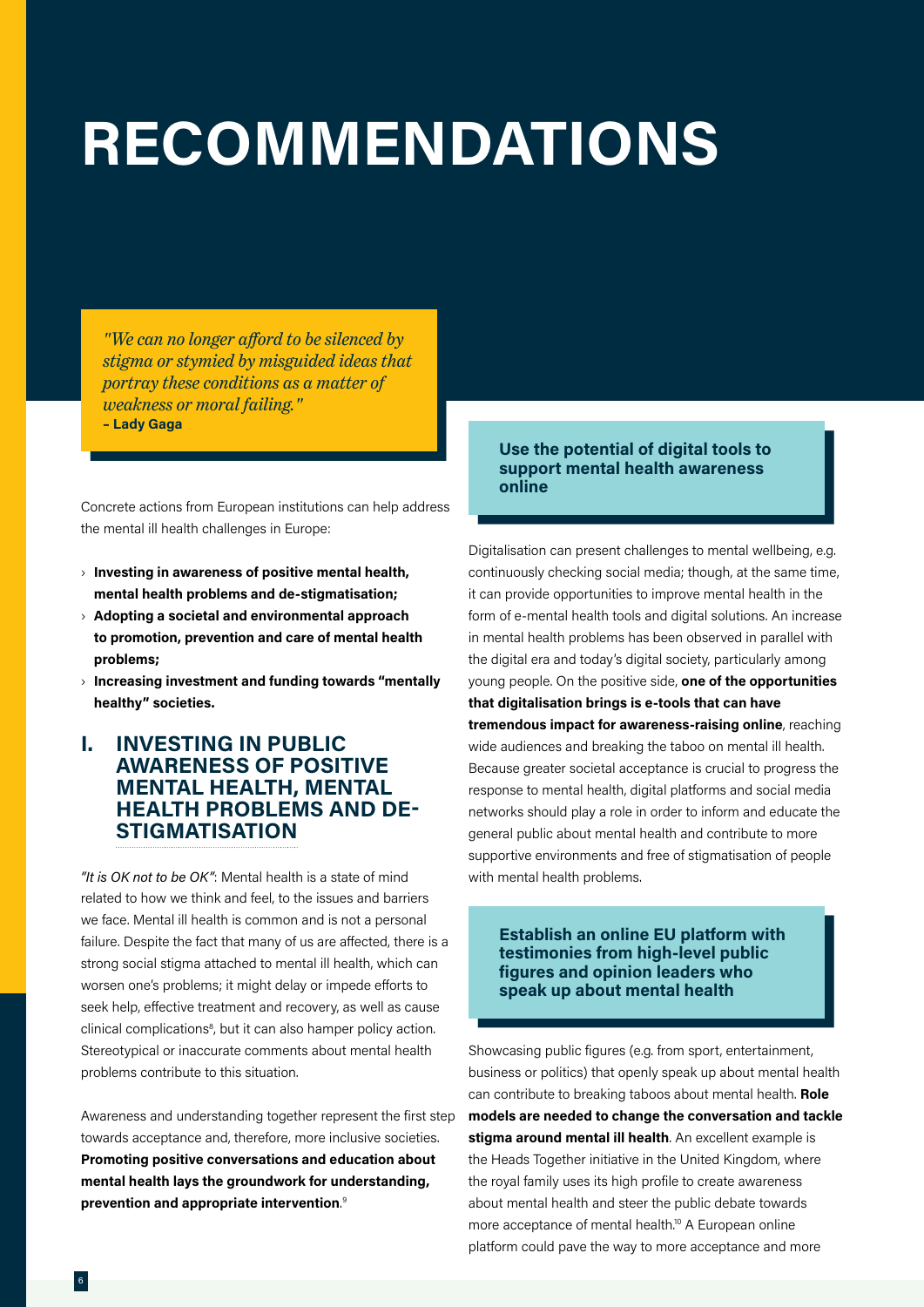open debates about mental health. It could also be a tool to showcase good practices from Member States, but also to highlight particular public and private entities that encourage an open debate about mental wellbeing and de-stigmatisation, as well as encouraging upscaling of best practices.

#### **Set up an EU schoolteachers' awareness scheme, "Train the trainers", for educators from primary to high school settings**

Talking about mental health with children is a first step to raise awareness, educate and prevent problems later on in life; it helps children understand that they can ask for help when faced with emotional difficulties, and that they should not be ashamed of talking about their state of mind or that they can support a friend or family member with issues. It can also help prevent bullying, destructive behaviours or anxiety in school settings. During adolescence, awareness about mental health is similarly essential. During the teen years, mental health is especially vulnerable and requires supportive environments, including at home. Peer-to-peer education and similar schoolbased interventions have shown to contribute positively to bringing about understanding and awareness<sup>11</sup>, including whole-school approaches delivering social and emotional learning programmes. A systematic approach, oriented towards school teachers in primary, secondary and high school education settings, could bring significant outcomes. We recommend that the EU supports the development of an EU schoolteachers' awareness scheme which would **empower education professionals** and give them the tools to inform and educate pupils about mental wellbeing and ill health; in place across all Member States, it would nonetheless be adapted to the specificities of each national education system. The content and format of such a training scheme should be defined by a consortium of experts from academia, patient representatives and advocacy organisations actively involved in awareness and education projects.

The EU should support and invest in **programmes for Continuous Professional Development** and the integration of transversal skills within national curricula for teachers, professors and health professionals in order to ensure understanding of mental health, as well as knowledge of how to promote mental wellbeing and how to support people with mental health problems.

#### **II. ADOPTING A SOCIETAL AND ENVIRONMENTAL APPROACH TO PREVENTION AND CARE OF MENTAL HEALTH PROBLEMS**

**Mental wellbeing and prevention of mental ill health start in our daily life**. While there are some genetic predispositions associated with mental health problems, evidence shows that the majority of risk factors relate to our environment (e.g. at school, work and home).12,13 Workplaces that promote mental wellbeing should be the standard. Particular attention should also be given to preventing mental ill health amongst the youth population and supporting at-risk or affected adolescents and young adults, who are at critical stages of life for mental health and wellbeing. To complement existing mental health care approaches, interventions outside the regular care sector should be explored.

#### **Create an EU reward system for companies taking active steps to ensure a healthy environment for mental wellbeing at the workplace**

Employers have a major role to play in managing mental health at work. They have access to a large segment of the population who spend significant time at work (1/3 of their adult life)<sup>14</sup> and can be reached repeatedly at low cost. An EU label for companies performing well could create an incentive mechanism for better mental health at the workplace. Companies and trade unions could be rewarded for their good practices in observing WHO guidance on mental health at the workplace<sup>15</sup> and in utilising the tools developed by the EU Joint Action CHRODIS Plus<sup>16</sup> to take measures to prevent work-related stress and mental ill health, promote mental wellbeing and integrate workers with mental health problems via necessary adjustment measures. Investing in such measures is an economical consideration that employers can make, as productivity is directly related to mental wellbeing and increasing mental wellbeing has shown to reduce work abstinence.17 **An EU label would encourage employers to go beyond legal minimums and give them public recognition** for their good practices.

*"An EU label would encourage employers to go beyond legal minimums and give them public recognition for their good practices."*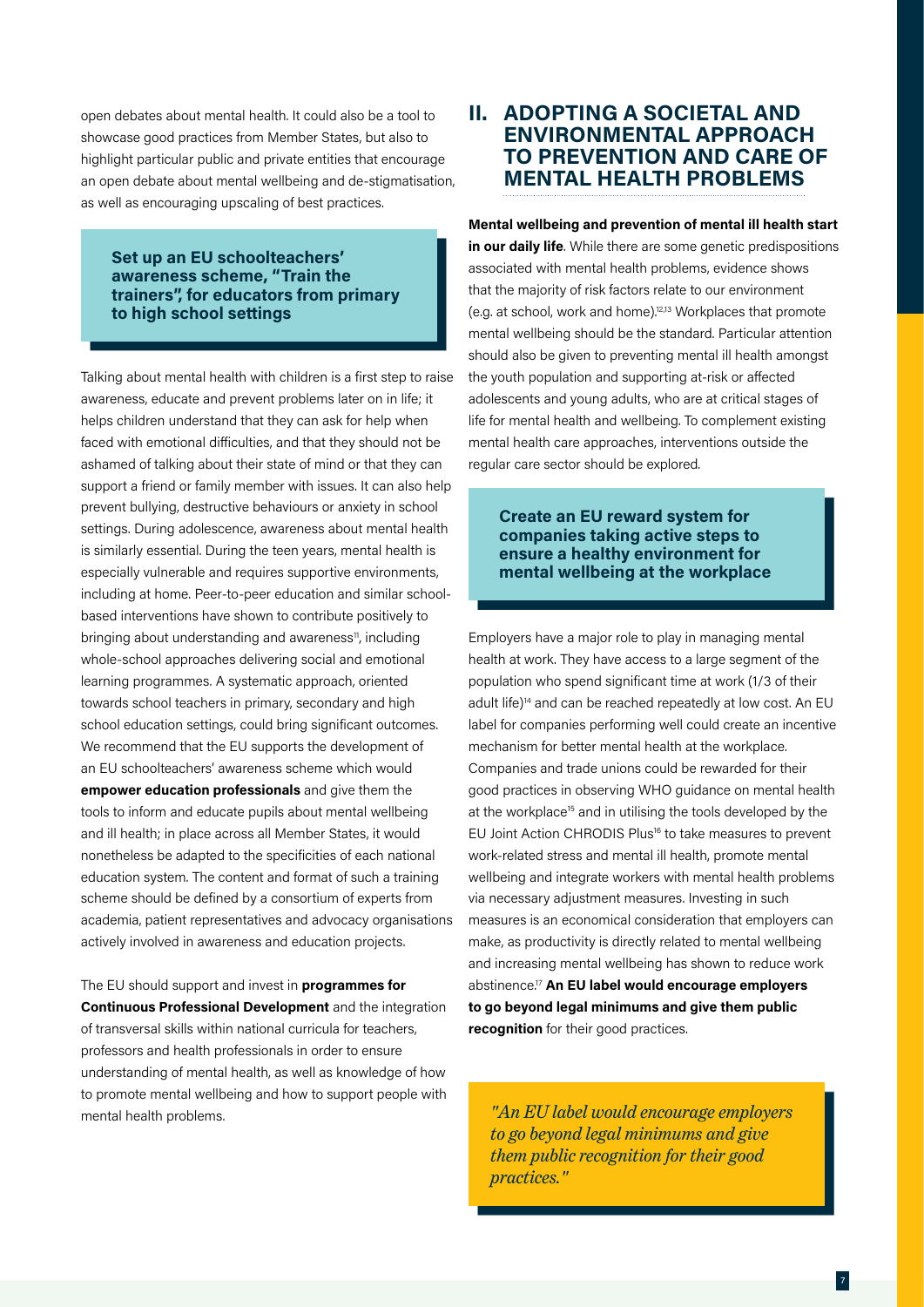In parallel with incentivisation models aimed to ensure good mental wellbeing at the workplace, EU legislation for transparent and predictable working conditions remains key.

**Invest in the future: include specific actions on mental health promotion, wellbeing and care for the youth population in the next EU programmes for action on health**

#### **Young people are the future of Europe – and also one of the key at-risk population groups for mental ill**

**health.** The prevalence of mental and behavioural health problems in adolescents at population level in Europe is high and increasing.<sup>18</sup> A large proportion of the EU adolescent population lives with or has experienced a form of mental ill health. Yet, good mental health during youth and young adulthood is essential for future personal development. Poor mental health in children and adolescents has an impact on educational outcomes and future integration in the labour market.19 Meanwhile, half of all adult mental health disorders appear before the age of 1420 and children whose parents suffer from mental health problems are up to two and a half times more likely to experience poorer mental health outcomes than their peers.<sup>21</sup> We recommend that EU action in the health domain, including in the context of the European Social Fund Plus (ESF+), allows for interventions that specifically address the needs of the younger generations. In particular, EU funds should: allow for further **research into the impact of social media and the increased use of digital tools by new generations on mental health**; allow for the implementation of effective interventions to prevent mental ill health in the youth population; and **support countries in setting up effective parenting and homevisiting programmes** that promote infant and maternal mental health, allowing every child to have a good start in life, reducing risks of mental ill health in adolescence and adulthood.

**Integrate implementation research projects into Horizon Europe in order to increase uptake of nature-based interventions as complementary therapies for mental health prevention and care**

Research and studies are increasingly confirming the benefits of non-pharmaceutical therapies building on societal or environmental approaches, such as nature-based interventions (e.g. nature walks and physical activity in general), to improve mental wellbeing and prevent mental ill health (primary prevention), alleviate risks and elevate mental health in people

presenting symptoms of mental health problems (secondary prevention), or help support and maintain recovery.<sup>22,23</sup> Building on the pioneering example of several EU countries including England and Scotland<sup>24,25</sup>, national healthcare systems should integrate better those nature-based measures, commonly referred to as "nature prescriptions", and healthcare professionals should be incentivised to prescribe them more systematically to supplement conventional medicines.

We recommend that Horizon Europe supports: 1) **implementation research to allow transfer and scalability of existing practices across EU countries**, including in urban settings, as well as 2) **increased research into naturebased interventions as a mechanism for addressing mental health**, to improve understanding of the conditions that deliver the best outcomes from such interventions.

#### **Enable Health Technology Assessment (HTA) for e-mental health apps**

Innovative and high-quality e-mental health technologies are bringing breakthrough solutions to prevent and care for mental health problems.26 They have the potential to complement psychological approaches, conventional medicines and other interventions and can be implemented in healthcare practice with significant cost savings for healthcare systems. However, **there is currently neither control nor clinical evaluation of these e-mental health tools**. An EU framework to ensure quality, efficiency and safety would protect European citizens from unsafe products (#EUprotects). We recommend that the European Commission **integrates digital health applications and technologies in the EU Health Technology Assessment (HTA) framework** or sets up a specific evaluation framework for such e-technologies, harmonised at European level, to ensure that efficient, secure tools reach patients. The human aspect of care with a doctorpatient relationship should nevertheless remain an integral part of the treatment pathway. Measures should be taken to monitor use and counter any negative effects on people's mental health of using digital solutions.

In parallel, Member States should make the necessary policy reforms and measures to guarantee availability and patient access, including via the implementation of national e-mental health strategies, which encompass infrastructure, skills and adequate reimbursement on the national healthcare system of e-technologies that have been positively assessed.

*"Good mental health during youth and young adulthood is essential for future personal development."*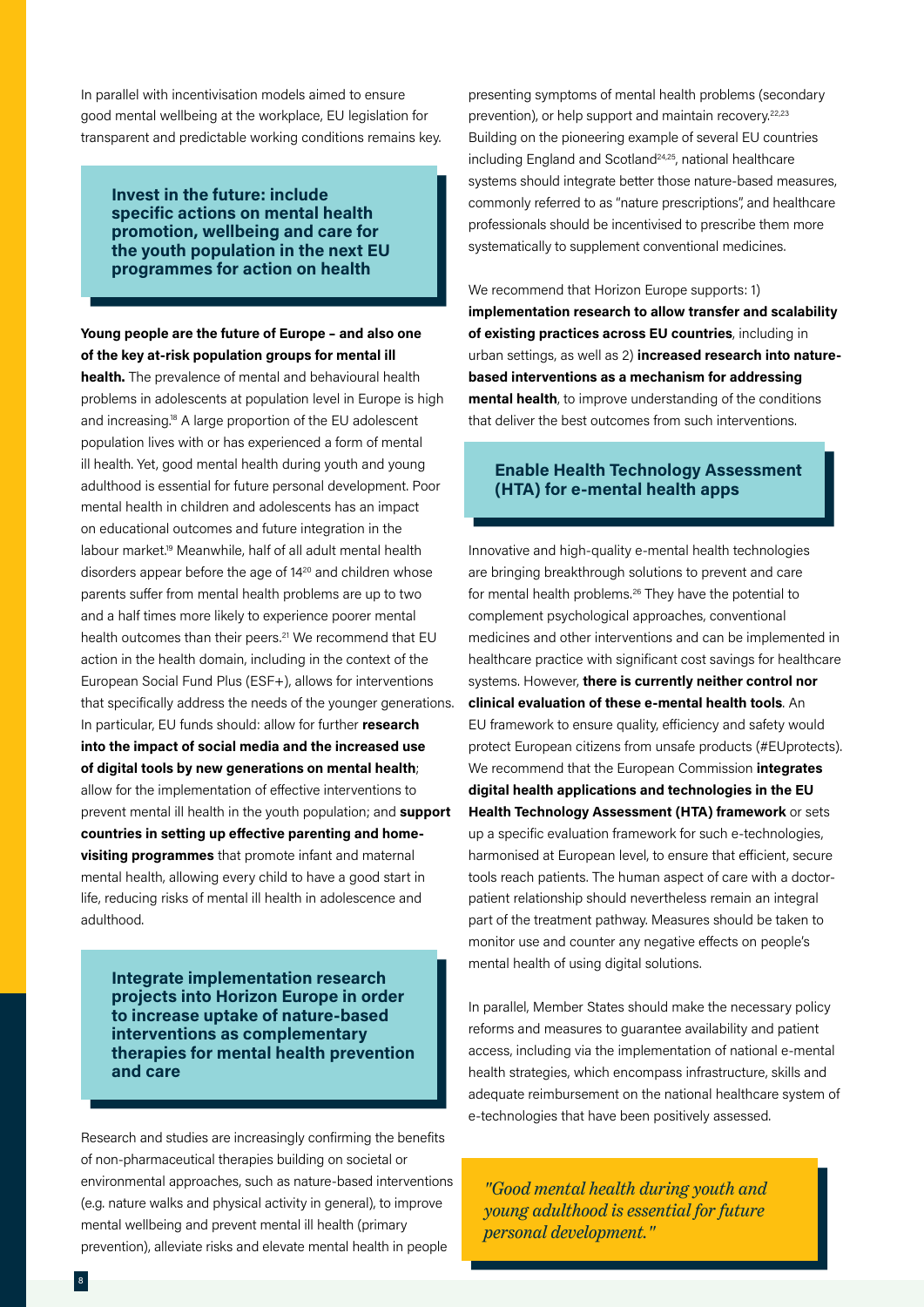**Ensure equality of social protection for citizens with mental health problems across Europe and universal access to quality mental health services**

Currently, people with mental health problems face structural barriers to appropriate care; one of them relates to access to health insurance. This exacerbates societal stigma around mental health and deters people with mental health problems from opening up about their issues and seeking appropriate care. **Every EU citizen is entitled to fair and equitable access to insurance and should be guaranteed the**  same level of health protection, no matter their country of residence or mental or physical health status. This is a principle of equal human rights and non-discrimination. EU anti-discrimination legislation and national frameworks should guarantee universal health coverage for all EU citizens and provide measures to ensure that pension schemes and insurance systems across Europe are not discriminatory towards people who live with or have experienced a mental health problem. A surveillance system should be put in place to ensure compliance with applicable laws.

In addition, the EU and Member States should **effectively guarantee universal access to quality mental health services**, in particular with regards to child and adolescent mental health services.

#### **III. INCREASE INVESTMENT AND FUNDING FOR "MENTALLY HEALTHY" SOCIETIES**

Good mental health is important for economic growth and social development in Europe. Mental ill health has a tremendous impact on the EU economy, as it directly affects workforce productivity.<sup>27</sup> Currently, the response to mental health and levels of dedicated funding within national healthcare systems vary greatly across EU countries, but it can be observed that **funding is overall insufficient to efficiently address the mental health challenge in Europe**. The proportion of total health system expenditure allocated to mental health prevention and care is often very small; many countries do not even have mental health policies in place, or face shortages of specialist healthcare professionals, while political commitment to improving the situation remains at a low level.<sup>28</sup>

Increasing investment is a prerequisite for productive, healthy societies and sustainable EU economies.

**The European Commission should encourage the development of national mental health promotion and protection action plans via the EU semester recommendations**

The need for action and the economic case for investing in mental health promotion and prevention of ill health are clearly outlined by various evidence-based studies, including the EU/OECD *Health at a Glance* report 2018. National action plans are effective means to plan, implement and monitor interventions to deliver tangible results. We recommend that the European Commission encourages Member States to **develop mental health promotion, protection and prevention action plans**, using the opportunity of the country-specific recommendations part of the EU semester process and in its capacity as a facilitator of the EU Steering Group on Promotion and Prevention<sup>29</sup>, to scale up action across Europe.

**Explore the potential of EU publicprivate partnerships to steer investment in transferring and scaling up identified good practices for mental health promotion and care across Europe** 

Many good practices exist and are identified as such, but there is a **major gap in implementation**. Part of the problem lies in the lack of long-term funding to ensure a sustainable scalability of good practices over time. **EU Public-Private Partnerships** (PPP) with clear rules on transparency and conflicts of interest for engagement of the private sector could help address this gap. We recommend that the European Commission initiates an EU PPP bringing EU funds together with philanthropic entities/foundations and academia to **develop a sustainable funding model for long-term investment in the transfer of good practices in mental health prevention and care** across Europe.

*"Every EU citizen is entitled to fair and equitable access to insurance and should be guaranteed the same level of health protection."*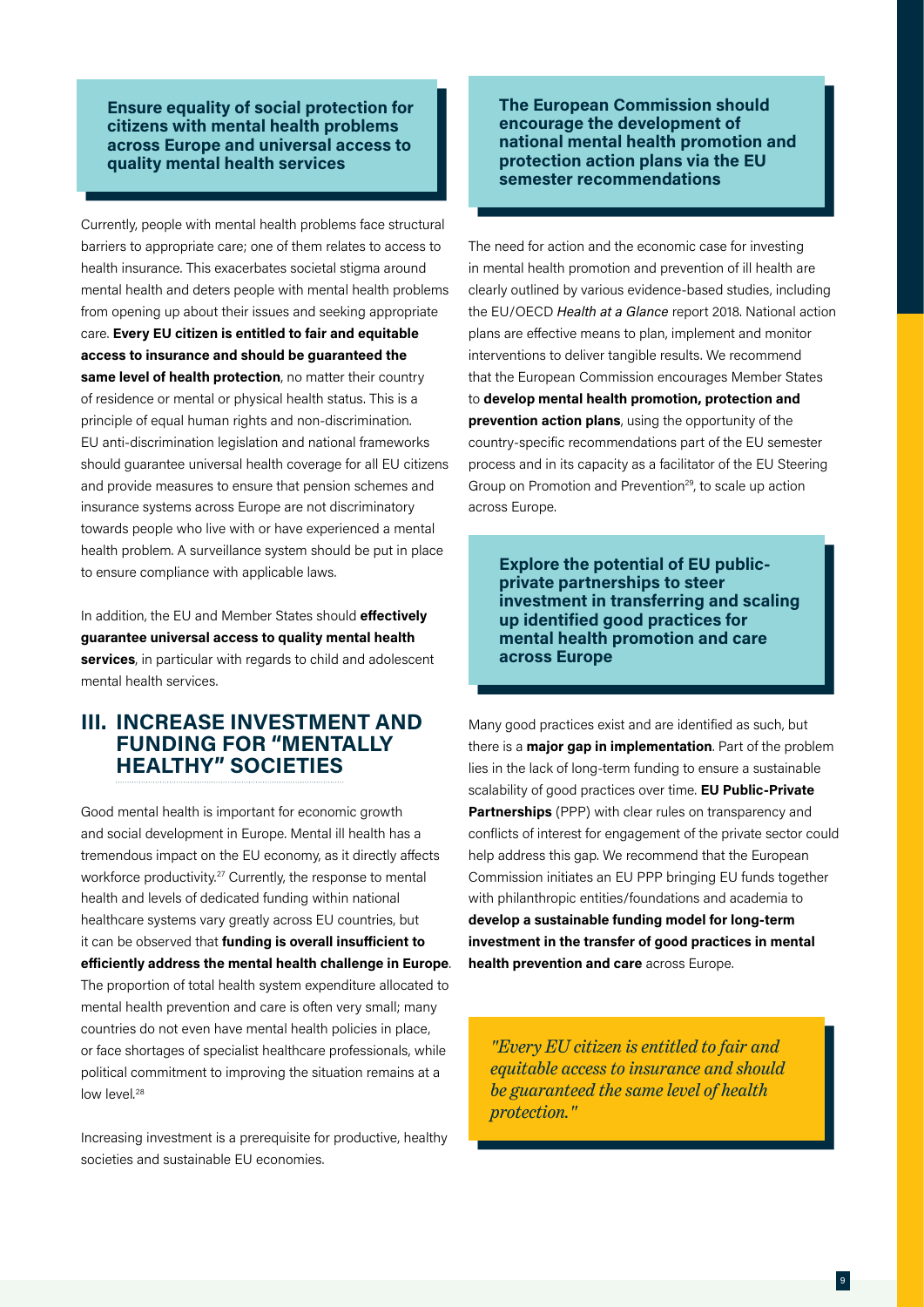# **CONCLUSIONS**

**People's physical and mental wellbeing go hand in hand with economic growth and sustainability. Mentally healthy societies are a prerequisite for prosperity. Promoting good mental health and wellbeing at a population level should be standard practice. Evidence exists on how to improve prevention and care of mental ill health; some EU countries are implementing pioneering initiatives, while the EU also has the capacity and the potential to generate and deliver on innovative approaches to effectively respond to mental health in Europe. It is now time for political leadership and investment in order to protect Europeans and future generations.** 

đ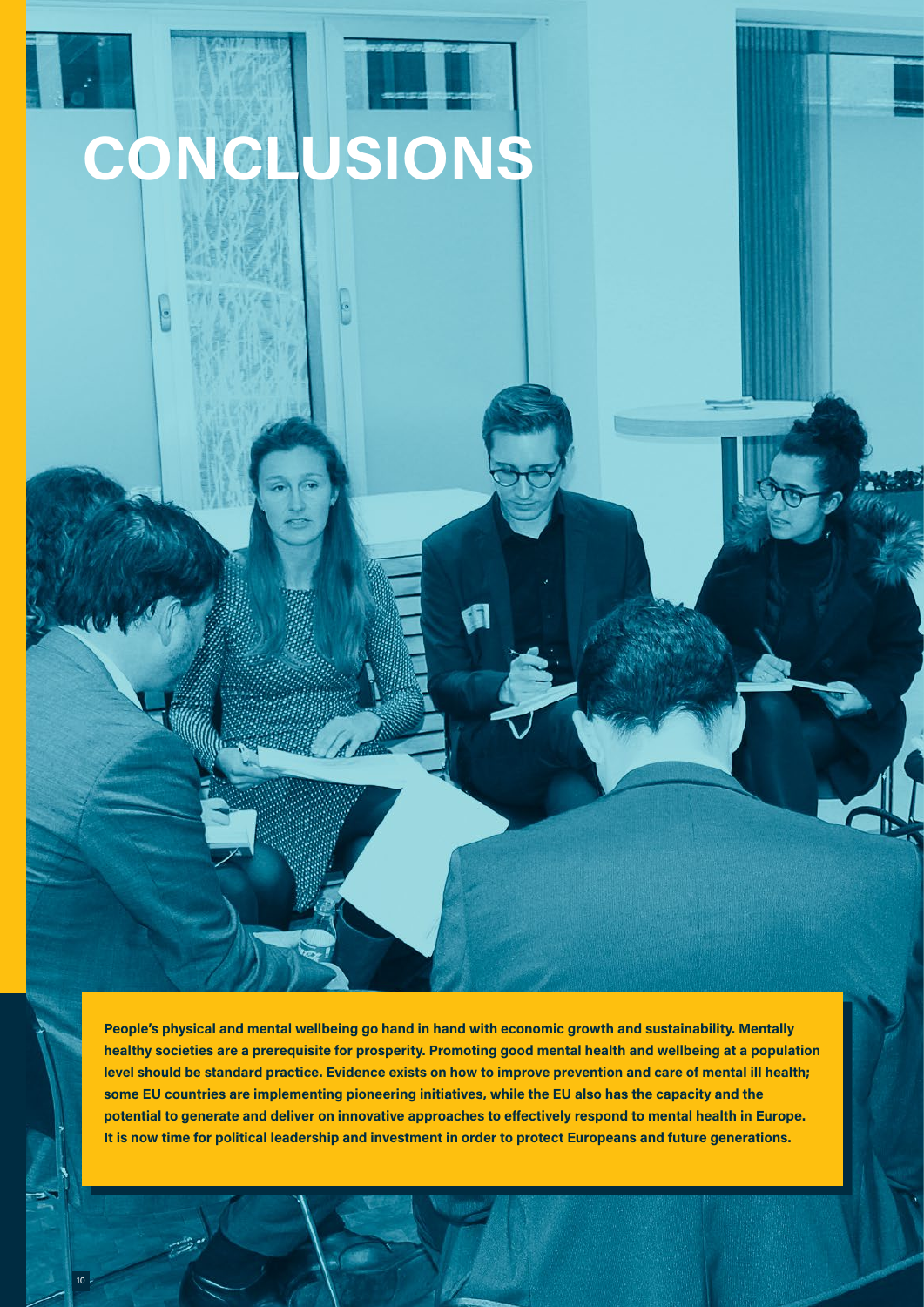#### **REFERENCES**

- 1. European Commission, "Mental health, an undercover epidemic", [https://cordis.europa.eu/article/id/401107](https://cordis.europa.eu/article/id/401107-mental-health-an-undercover-epidemic/en) [mental-health-an-undercover-epidemic/en](https://cordis.europa.eu/article/id/401107-mental-health-an-undercover-epidemic/en)
- 2. Knapp Martin *et al*., *Mental health policy and practice across Europe*, European Observatory on Health Systems and Policies, Open University Press, 2007.
- 3. Organisation for Economic Co-operation and Development (OECD), "Health at a Glance: Europe 2018", State of Health in the EU Cycle, 2018.
- *4. Ibid*.
- *5. Ibid*.
- *6. Ibid*.
- *7. Ibid*.
- 8. World Health Organisation, "Stigma and discrimination", http://www.euro.who.int/en/health-topics/ noncommunicable-diseases/mental-health/priorityareas/stigma-and-discrimination
- 9. World Health Organisation Global depression awareness campaign "Let's Talk", 2017, [http://www.euro.](http://www.euro.who.int/en/health-topics/noncommunicable-diseases/mental-health/priority-areas/stigma-and-discrimination) [who.int/en/health-topics/noncommunicable-diseases/](http://www.euro.who.int/en/health-topics/noncommunicable-diseases/mental-health/priority-areas/stigma-and-discrimination) [mental-health/priority-areas/stigma-and-discrimination](http://www.euro.who.int/en/health-topics/noncommunicable-diseases/mental-health/priority-areas/stigma-and-discrimination)
- 10. https://www.headstogether.org.uk/
- 11. Schachter H. M. *et al*., "Effects of school-based interventions on mental health stigmatization: a systematic review", *Child and adolescent psychiatry and mental health*, vol. 2,1 18, 21 July 2008.
- 12. World Health Organisation, "Risks to Mental Health: an overview of vulnerabilities and risk factors", August 2012.
- 13. European Commission, "The State of Mental Health in the European Union", 2004.
- 14. World Health Organisation, "Global strategy on occupational health for all: The way to health at work", Recommendation of the second meeting of the WHO Collaborating Centres in Occupational Health, 11-14 October 1994, Beijing, China.
- 15. World Health Organisation, "Mental health in the workplace", Information Sheet, September 2017.
- 16. Chrodis+, "Chronic Diseases and Employment", [http://](http://chrodis.eu/08-employment/) [chrodis.eu/08-employment/](http://chrodis.eu/08-employment/)
- 17. Goetzel R. Z. et.al, "Mental Health in the Workplace: A Call to Action Proceedings from the Mental Health in the Workplace: Public Health Summit", *J Occup Environ Med*., vol. 60,4, April 2018 pp. 322–330.
- 18. World Health Organisation, "Adolescent mental health in the European Region", 2018.
- 19. OECD, "Health at a Glance: Europe 2018", State of Health in the EU Cycle, 2018.
- 20. ENOC Report on child and adolescent mental health in Europe, June 2018.
- 21. EU Health Policy, "Joint-statement on mental health for the EU Health Policy Platform", 2016.
- 22. Bloomfield D. , "What makes nature-based interventions for mental health successful?", *BJPsych international*, vol. 14,4, 2017, pp. 82-85.
- 23. Pretty J. N. , "How nature contributes to mental and physical health", *Spirituality and Health International,*  vol. 5,2, 2006, pp. 68-78.
- 24. "Nature' being prescribed by GPs in Shetland", *BBC News*, 5 October 2018, https://www.bbc.com/news/ukscotland-north-east-orkney-shetland-45758016
- 25. Carrell S. , "Scottish GPs to begin prescribing rambling and birdwatching", *The Guardian*, October 2018.
- 26. Chandrashekar P. , "Do mental health mobile apps work: evidence and recommendations for designing high-efficacy mental health mobile apps", *Mhealth*, 23 March 2018.
- 27. OECD, "Health at a Glance: Europe 2018", State of Health in the EU Cycle, 2018.
- 28. McDaid D., Knapp M. & Curran C. , "Mental health III – Funding mental health in Europe", *European Observatory on Health Systems and Policies*, Policy brief, 2005.
- 29. European Commission, https://ec.europa.eu/health/ non communicable diseases/steeringgroup promotionprevention\_en